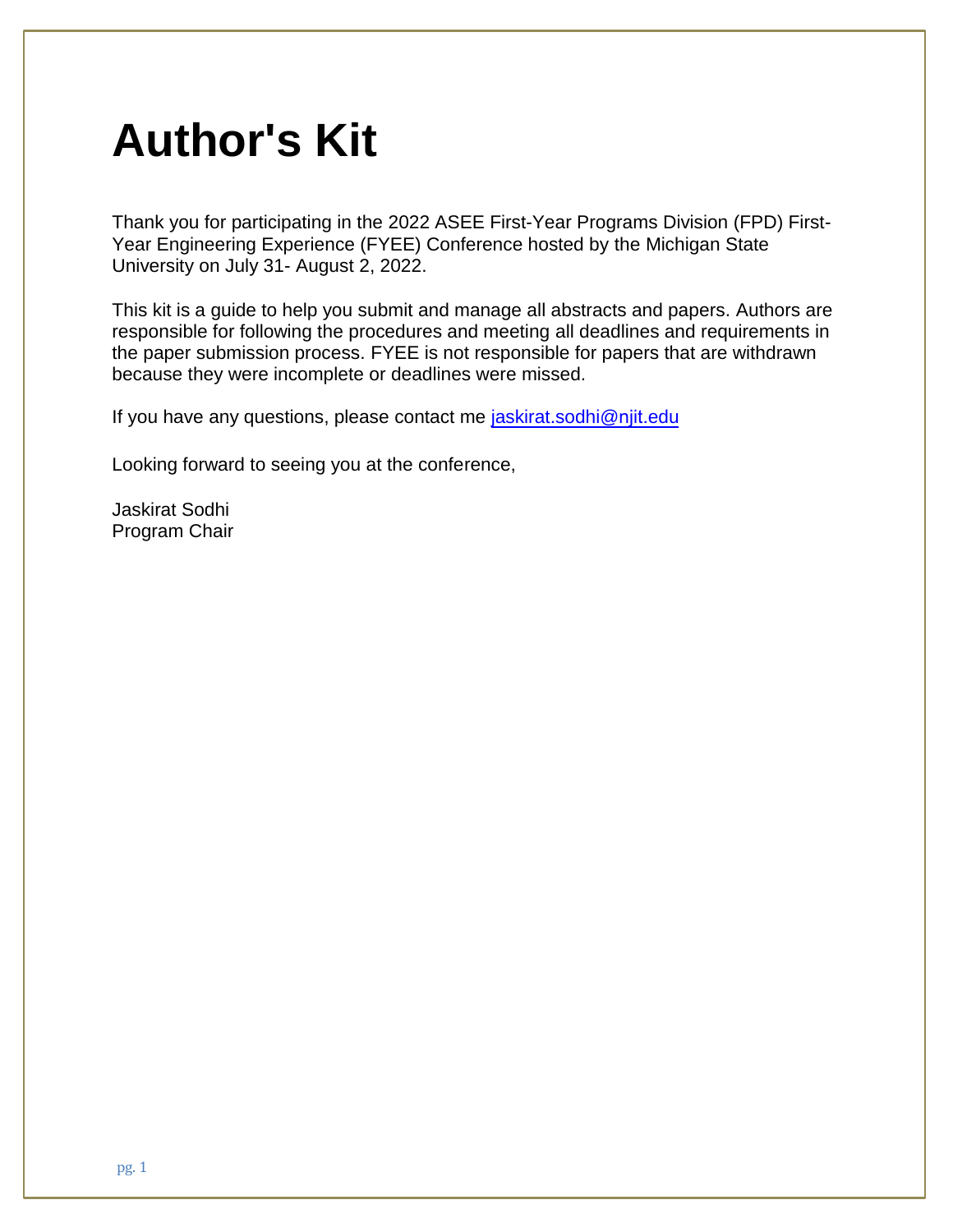## 2022 FYEE Conference Timeline

*All deadlines occur at 11:59 pm, Eastern Standard/Daylight Time on the days listed*

#### **Monday, March 7, 2022**

- Abstract submissions open for Full Papers, Works-in-Progress (WIP), and Great Ideas for Teaching, or Talking with, Students (GIFTS)
- Applications open for Workshop Proposals

#### **Monday, April 11, 2022**

- Deadline for Workshop Proposals
- Abstract deadline for Full Papers, WIP, and GIFTS

#### **Monday, April 25, 2022**

- Review deadline for Workshop Proposals
- Abstract peer review deadline for Full Papers, WIP, and GIFTS

#### **Wednesday, April 27, 2022**

- Workshop Proposals accept/reject author notification
- Abstracts for Full Papers, WIP, and GIFTS accept/reject author notification

#### **Monday, May 2, 2022**

• Early bird registration open

#### **Tuesday, May 31, 2022**

• Draft deadline for Full Papers, WIP, and GIFTS

#### **Monday, June 20, 2022**

• Draft peer review deadline for Full Papers, WIP, and GIFTS

#### **Wednesday, June 22, 2022**

• Drafts for Full Papers, WIP, and GIFTS accept/reject author notification

#### **Tuesday, July 5, 2022**

• Revisions deadline for Full Papers, WIP, and GIFTS (if necessary)

#### **Monday, July 18, 2022**

- Final upload deadline for Workshop Summaries & Outlines with all blind indicators removed
- Final upload deadline for Full Papers, WIP, and GIFTS with all blind indicators removed
- Author registration deadline
- Authors accept the copyright Transfer, add all co-authors, update all author bios, and select who is "presenting" in Monolith
- NO CHANGES of any kind for any papers will be accepted after this date

#### **Sunday – Tuesday, July 31- August 2, 2022**

• FYEE Conference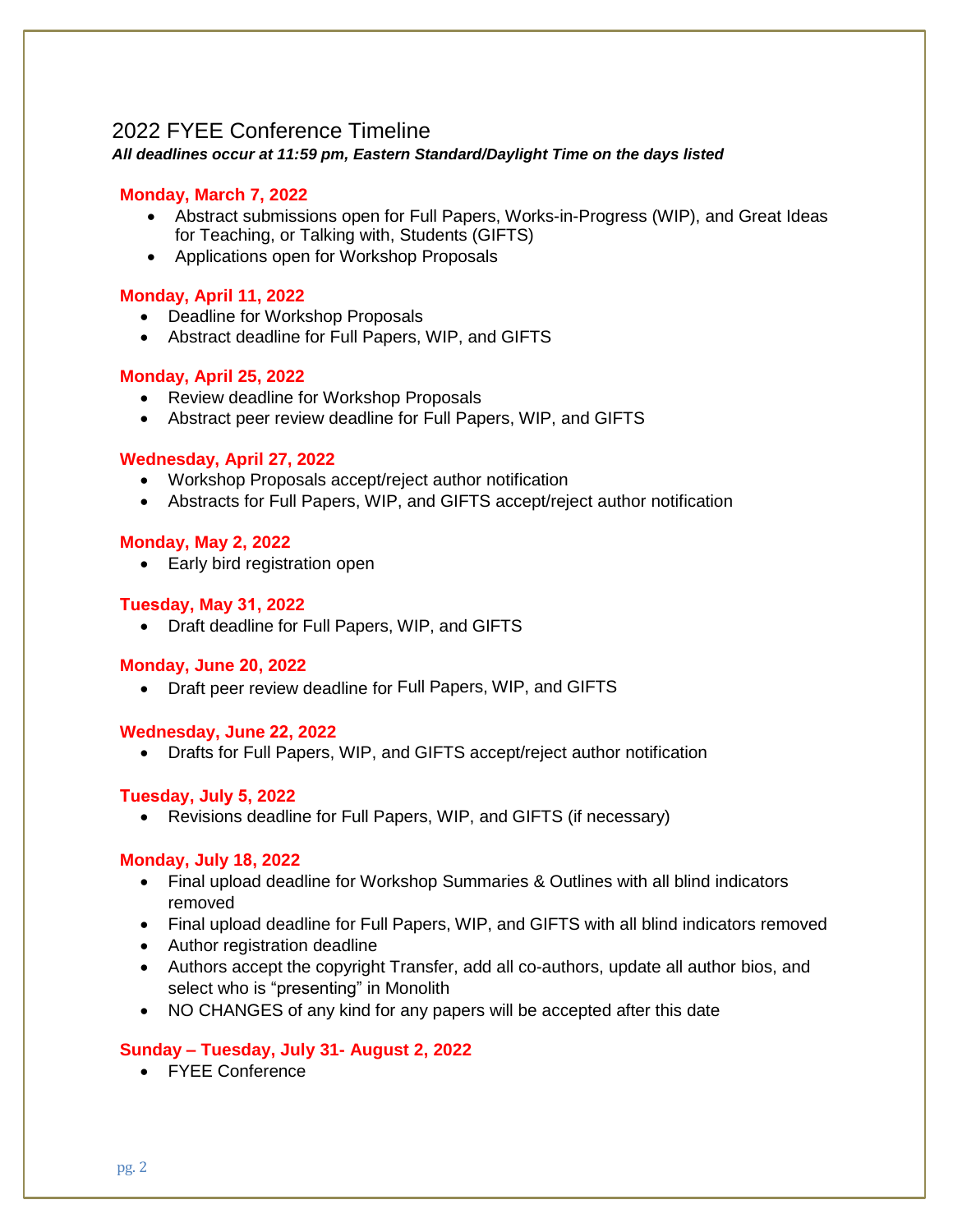# **Author Responsibilities**

Each author who makes a submission should:

- Read this kit and follow all of the instructions
- Submit their abstract / workshop proposal as **TEXT ONLY** and their draft and final as a **PDF ONLY**
- Acknowledge the Plagiarism Policy
- Check that all information (e.g., paper title, spelling of co-authors' names) is correct
- Indicate who is presenting the paper
- Pay the registration fee
- Accept the copyright transfer
- Assign someone else to manage your paper or pay your fees if you are unavailable to do so yourself
- Contact ASEE Conferences Staff at [conferences@asee.org](mailto:conferences@asee.org) or 202-350-5720 with any questions

Be advised, your paper will not be published if you:

- Fail to submit a final copy of the paper before the deadline
- Fail to register for the conference by the deadline
- Fail to assign the paper's copyright to ASEE so it can be published

Other authors have published papers with unfortunate mistakes, such as:

- Failure to add co-authors and check the spelling of their names before marking the paper as finalized
- Failure to proofread their biography before submitting the final paper
- Failure to check the uploaded version of the final paper for formatting errors

#### BE ADVISED!

- ASEE has the right to withdraw papers from the FYEE Conference proceedings if registration fees are not paid
- All registration for authors is final and cannot be refunded after the registration deadline

#### **Conditions:**

- Peer review occurs for both abstracts and papers. Abstract acceptance does not guarantee acceptance of the paper. FYEE has a Publish-to-Present requirement and final papers must be written and accepted in order for the work to be presented at the conference.
- Submission of abstracts and final papers will be via the Monolith system and in accordance with published deadlines.

#### **Plagiarism Policy:**

• Authors will be required to acknowledge and accept the plagiarism policy before they can submit their abstract. The plagiarism policy can also be found in Appendix E.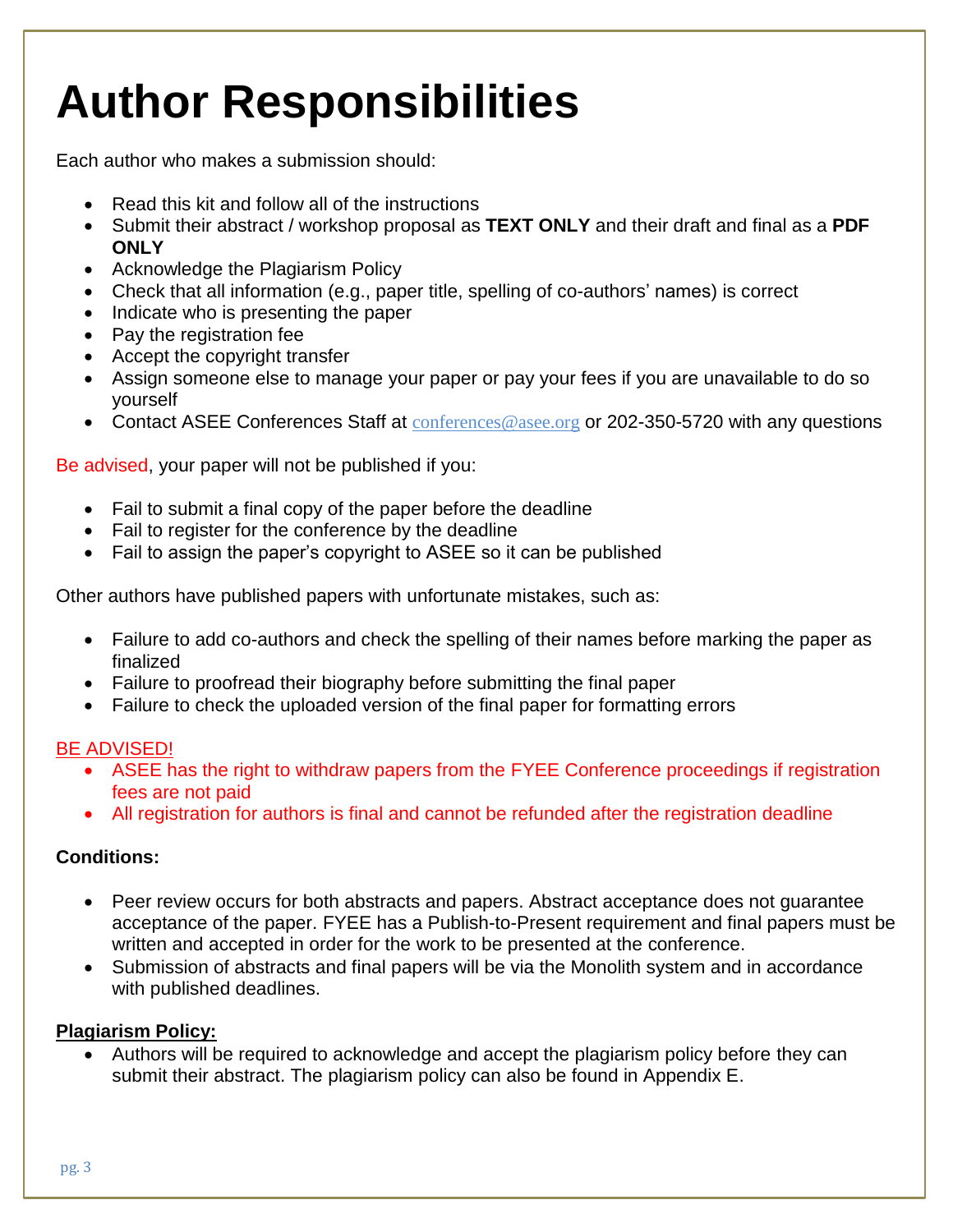# **Logging into the System**

#### **WEBPAGE**

• Please use monolith.asee.org and click on "Login" on the upper right corner.

#### **MEMBERS**

- If you are an ASEE member, do not try to register for a new account, please contact ASEE at conferences@asee.org for assistance if you are unable to activate your account
- When you return on subsequent visits, log in with your email address and the password you chose when activating or registering

#### **NON-MEMBERS**

• If you are a non-ASEE member, you must create an ASEE account

#### **WELCOME PAGE**

- You will be taken to your Welcome Page. Click on "Upcoming Conferences" and then click on 2022 First-Year Engineering Experience
- You can also edit your personal information, renew your membership, as well as manage conference papers

## **Paper procedures**

If you have any questions regarding your reviews, revisions, accept/reject decision, or conference session timeslot assignment, contact the Program Chair directly.

As mandated by the FYEE Steering Committee, all submissions are publish to present.

For a Full Paper, WIP, or GIFTS submission to be presented at the conference or included in the conference proceedings, it must pass through the entire review process and be accepted as shown below.

NOTE: Workshop Proposals are reviewed by the Program Chair, Location Chair, and Steering Committee. If your Workshop Proposal is accepted, you will be expected to submit a Workshop Summary and Outline to be included in the conference proceedings (3 pages max; this is likely to be very similar to your Workshop Proposal).

**Abstract** Author submits abstract

- Program Chair assigns reviewer(s)
- One (1) review is required for an abstract
- Reviewer(s) read and comment on abstract
- Program Chair accepts or rejects abstract
- **Draft** Author submits draft
	- Program Chair assigns reviewers
	- Two (2) reviews are required for a draft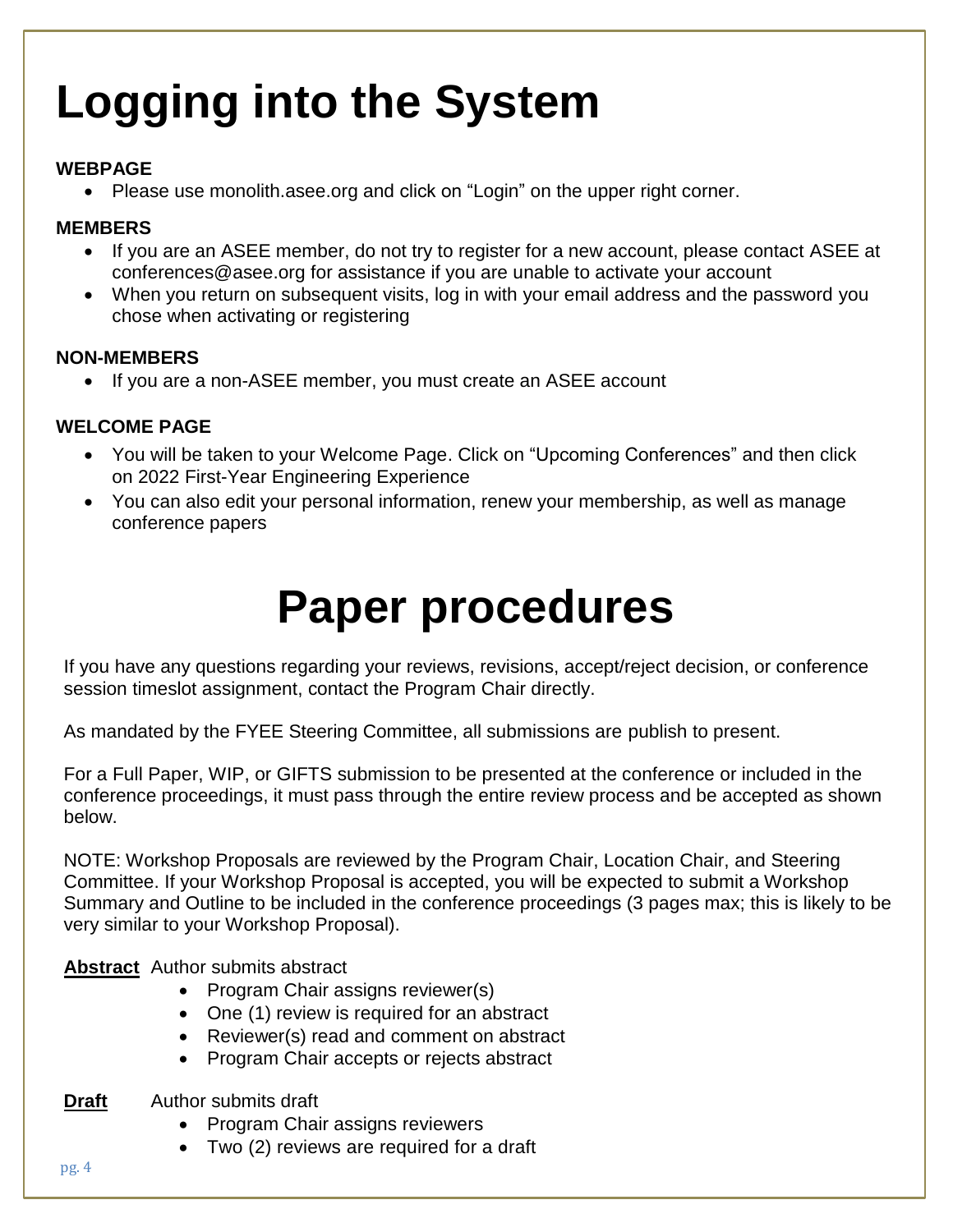- Reviewers read and comment on draft
- Program Chair receives reviewers' requested revisions, consolidates revisions and sends them to Author if applicable
- Program Chair accepts/rejects drafts
- **Register** Author pays registration fee

#### **Ready to Publish**

- Author makes any necessary revisions and removes all blind indicators
- Author submits final paper

## **Workshop Proposal / Abstract Submission Process**

Indicate if your submission is a Workshop Proposal, Full Paper, Work in Progress (WIP) Paper, or Great Ideas for Teaching, or Talking with, Students (GIFTS).

Enter your workshop proposal / abstract in the **text box** indicated and enter the required information about yourself and the submission. You can select exactly how your name and institutional affiliation will be printed in the conference proceedings.

Please be sure that an Author bio is included for each submission.

You will be prompted to acknowledge the ASEE Plagiarism Policy before you can submit your abstract.

After you submit the workshop proposal / abstract, it appears on your "paper management" screen with the status message *Can edit abstract*.

From the paper management screen, you can see all of your submissions and those you have been assigned to review.

#### **Paper Management**

| <b>Status</b>            | Paper    |                                            |                                                                        | » Submit a new abstract                 |  |
|--------------------------|----------|--------------------------------------------|------------------------------------------------------------------------|-----------------------------------------|--|
| <b>Can edit abstract</b> | ID: 9972 | Chemical Engineering Divis Phase: Abstract | Building a Student-Generated Instructional Video Library for Thermodyn | Abstracts can be submitted Jun 9-Oct 23 |  |

#### **BE ADVISED!**

- Reviewers can be assigned as soon as workshop proposals / abstracts are submitted. You will NOT be able to make any edits once a submission is sent to a reviewer.
	- $\circ$  Therefore, please only submit the text when it is ready to be reviewed.
- Once reviews are in progress, the submission's status changes to "*Waiting"*
- If you need to revise your submission after it's assigned to a reviewer, you must contact the Program Chair for assistance. It is at the Program Chair's discretion whether to update the submission for you or not.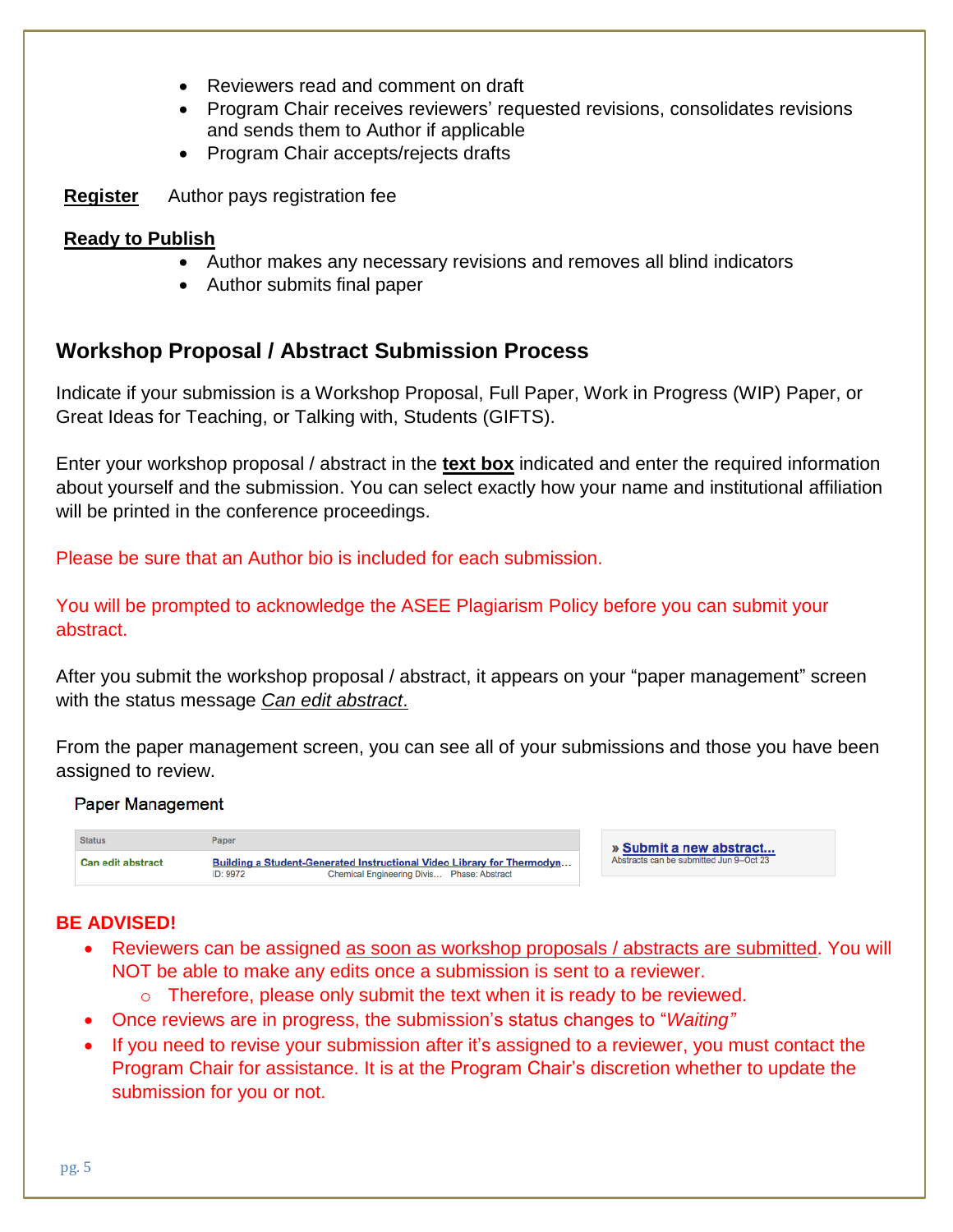#### **Paper Management**

| <b>Status</b>    | Paper                                                                                                                            | Help                                   |
|------------------|----------------------------------------------------------------------------------------------------------------------------------|----------------------------------------|
| <b>Finalized</b> | Engineering Camp: a residential experience designed to build academic<br>K-12 & Pre-College Engine Phase: Final<br>ID: 9936      | Author's Kit [pdf]                     |
| <b>Waiting</b>   | Building a Student-Generated Instructional Video Library for Thermodyn<br>Chemical Engineering Divis Phase: Abstract<br>ID: 9972 | Email Conferences staff for assistance |

After the reviews are finished, the Program Chair decides to accept or reject your abstract / workshop proposal.

## **Draft Submission Process (Full Papers, WIP, GIFTS)**

NOTE: Accepted Workshop Proposals skip this step, go to Final Submission Process

#### **Paper Management**

| <b>Status</b>       | Paper    |                                                                                                      | Help                  |                                        |
|---------------------|----------|------------------------------------------------------------------------------------------------------|-----------------------|----------------------------------------|
| <b>Revise</b>       | ID: 8429 | <b>ASSESSMENT USING FLEMING AND MILLS PRINCIPLES</b><br><b>Architectural Division</b>                | <b>Phase: Rewrite</b> | Author's Kit [pdf]                     |
| <b>Upload draft</b> | ID: 8430 | ASSESSMENT OF COLLABORATIVE LEARNING STYLES<br><b>Aerospace Division</b>                             | Phase: Draft          | Email Conferences staff for assistance |
| <b>Upload draft</b> | ID: 8431 | <b>ASSESSMENT OF INFORMATION PROCESSING TECHNIQUES</b><br>Biological & Agricultural Div Phase: Draft |                       |                                        |

If your Full Paper, WIP, or GIFTS abstract is accepted, the status changes to *Upload Draft*.

- The paper's details page provides a link to read comments from reviews as forwarded by the Program Chair.
- When the draft version is completed, *Choose file* (as a PDF only) and *Upload Draft* to submit it.
- This is a double-blind peer review process: ensure that the PDF file you upload does not include your name / initials, your institution's name, or any other identifiers.
- You can upload your draft paper as often as needed until the program chair assigns the draft paper to be reviewed.
- Again, the paper's status changes to *Waiting* until the reviews are complete and the Program Chair has made a decision.

#### **BE ADVISED!**

- Reviewers can be assigned as soon as drafts are submitted. You will NOT be able to make any edits once a submission is sent to a reviewer.
	- o Therefore, please only submit your draft when it is ready to be reviewed.
- Once reviews are in progress, the submission's status changes to "*Waiting"*
- If you need to revise your submission after it's assigned to a reviewer, you must contact the Program Chair for assistance. It is at the Program Chair's discretion whether to update the submission for you or not.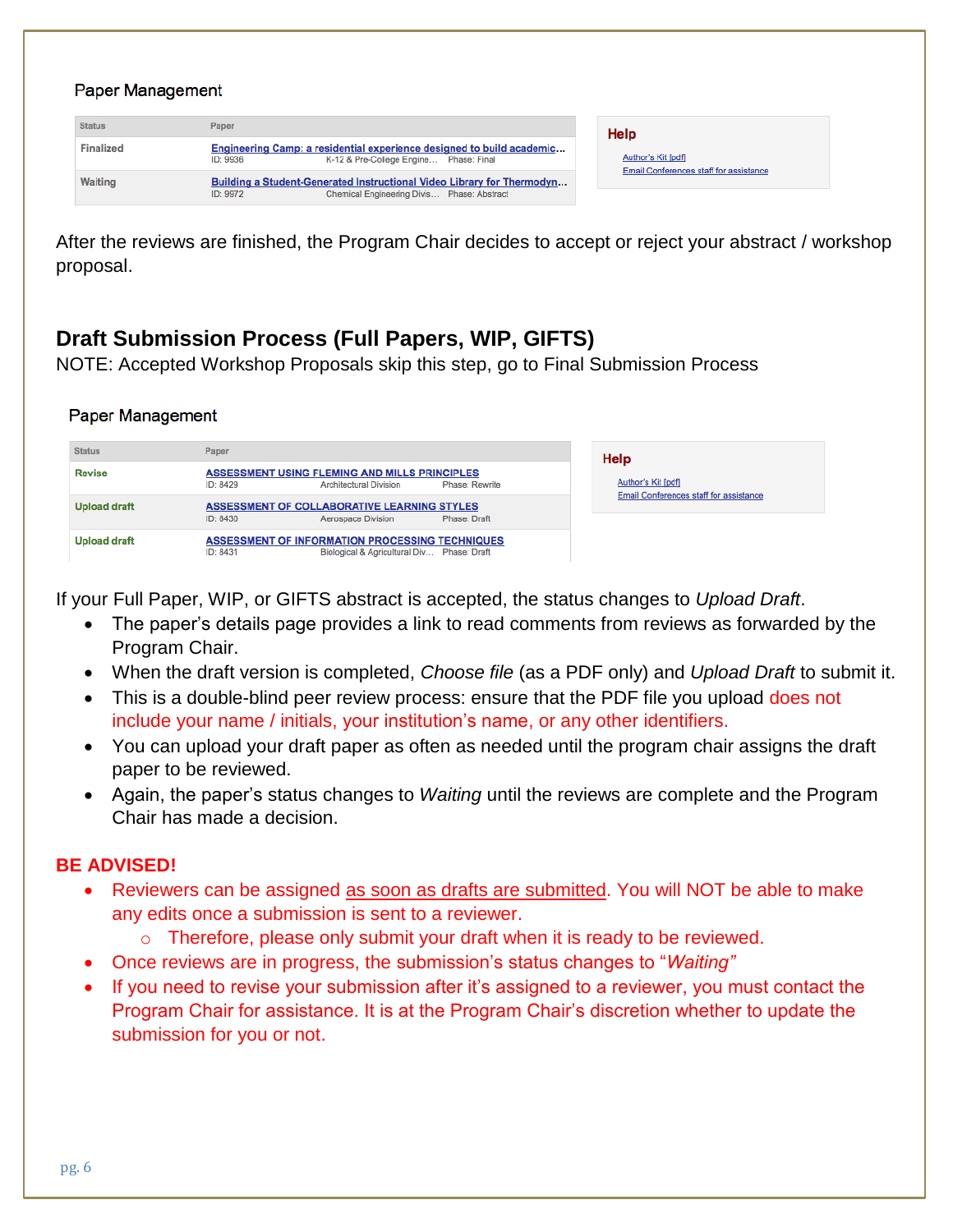## **Revisions Submission Process (Full Papers, WIP, GIFTS)**

NOTE: If your draft is accepted as is, its status changes to *Upload Final*. See the Final Upload Process in the following section.

If revisions have been requested, they need to be submitted.

- As with abstracts, you can view comments from the reviewers on the paper's details page.
- If the paper is accepted with revisions, its status changes to *Revise*.
- When the requested revisions are ready, select the PDF file and *Upload*.
- When requested revisions for the paper are uploaded, its status changes to *Waiting* until it is accepted or rejected by the Program Chair. Edits cannot be made during the *Waiting* stage.

#### **Paper Management**

| <b>Status</b>  | Paper                                                                                                                 | Help                                                                |
|----------------|-----------------------------------------------------------------------------------------------------------------------|---------------------------------------------------------------------|
| <b>Waiting</b> | <b>Visual Demonstration of Multicore Programming Concepts</b><br>Electrical and Computer Div Phase: Draft<br>ID: 8447 | Author's Kit [pdf]<br><b>Email Conferences staff for assistance</b> |

#### **BE ADVISED!**

- If you have been requested to make revisions, a reviewer can be assigned as soon as a revision is submitted. Therefore, you will only be able to upload ONE VERSION of a revision, so please be sure it is the correct one.
- If you need to upload a different version of the revision, you must contact the Program Chair for assistance. It is at the Program Chair's discretion whether they agree to upload a new version for you or not.

## **Final Submission Process**

#### **Paper Management**



Once your draft or revision is accepted by the Program Chair, complete the following:

- Include any blind identifiers (your name, your institution's name, etc.)
- Review your paper for final formatting and spelling (including spelling of author names).
- Accept the copyright agreement.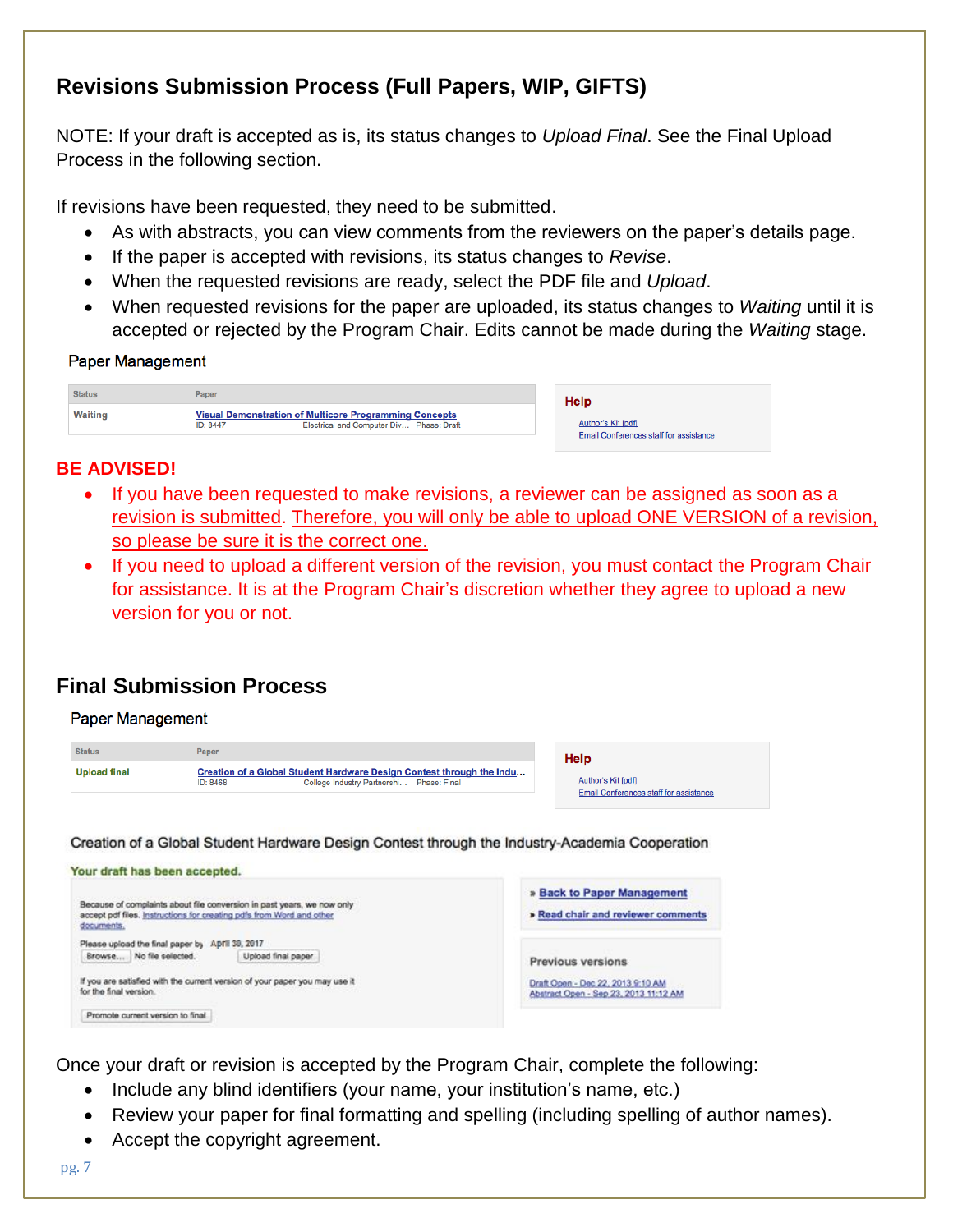- Make sure all co-authors have been invited, accepted the invitation, and have completed their biographical information.
- At least one author must register and pay for the conference.

#### **BE ADVISED!**

- Your paper will be withdrawn if at least one author is not registered by the registration deadline.
- The presenting author must be a registered participant in order to present their paper at the conference.
- Papers cannot be assigned to a session until the paper is finalized

## **Session Assignments**

Papers are assigned by preferred order by the Program Chair. If you have any issues with any session assignments, you must contact the Program Chair directly. ASEE HQ staff cannot re-assign papers. That is only done by the Program Chair.

To access your paper:

- 1. Log into [www.monolith.asee.org](http://www.monolith.asee.org/)
- 2. Click on Upcoming Conferences
- 3. Click on 2022 First-Year Engineering Experience
- 4. Click on Manage Papers

#### **Technical Issues**

If you are having technical difficulty accessing the paper through the website, contact ASEE Conferences at [conferences@asee.org](mailto:conferences@asee.org) or 202-350-3720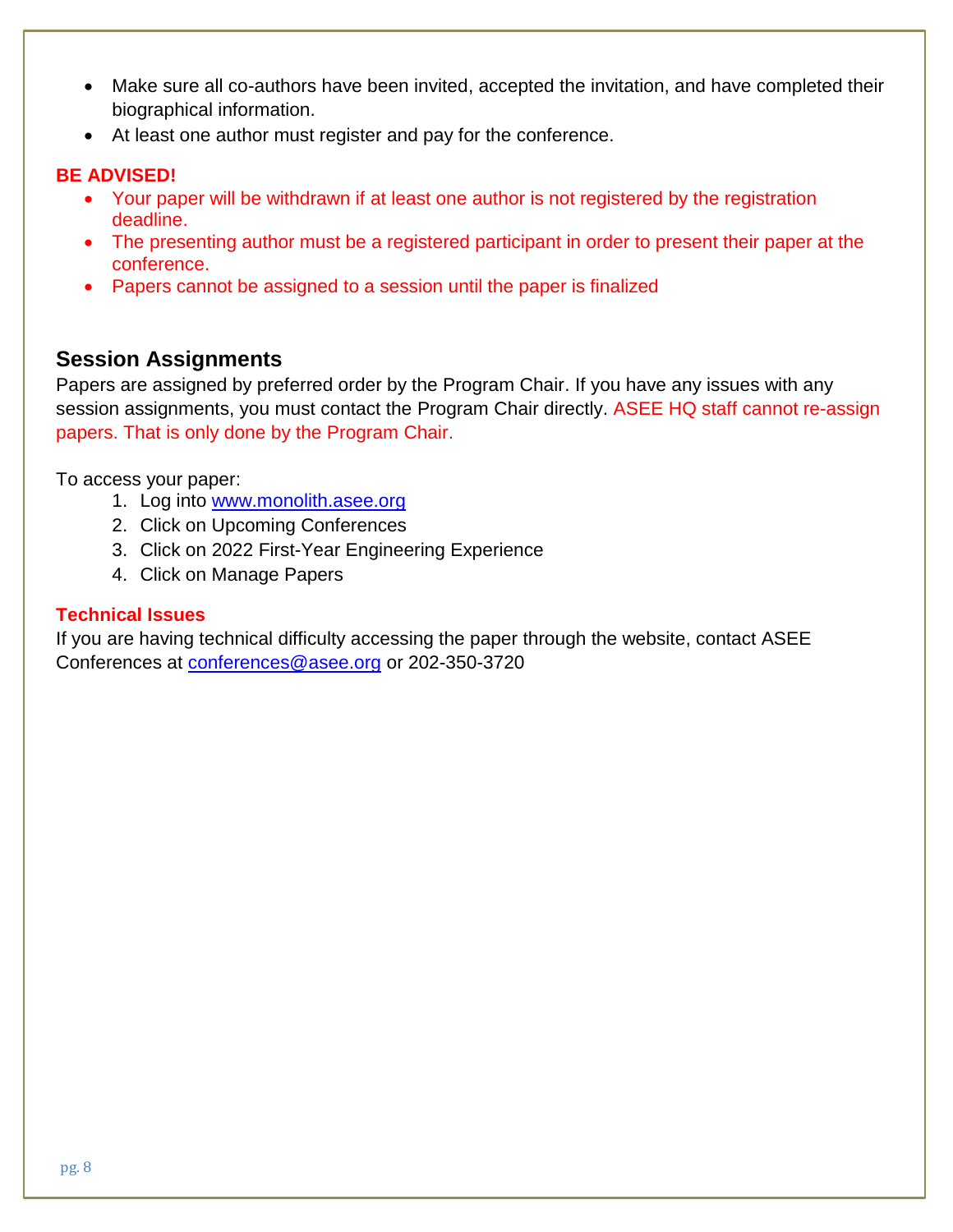#### **APPENDIX A**

#### **Adding co-authors**

| 000                                                                                                                                                    | <b>ASEE Annual Conference:</b> |
|--------------------------------------------------------------------------------------------------------------------------------------------------------|--------------------------------|
| <b>Paper Information</b>                                                                                                                               |                                |
| Title<br>A Design-Build-Test-Fly Project                                                                                                               |                                |
| <b>Current file</b><br>thsmc.pdf<br><b>Division</b><br>Aerospace Division TEST                                                                         |                                |
| <b>Authors</b>                                                                                                                                         |                                |
| In the event your paper is accepted, these authors will appear in the<br>proceedings in the order below. Also, please select the presenting<br>author. |                                |
| Name<br><b>Status</b><br>Presenting<br>Melyssa Author<br>$\circ$<br>accepted                                                                           |                                |
| + Add a co-author                                                                                                                                      | $\frac{4}{7}$                  |

- Every paper has one main or *corresponding* author, who conducts all of the main business previously discussed.
- If your paper has co-authors, you should invite them so that they can log in, accept the invitation and confirm how their names, institutions, and biographies will be printed in the paper, in the program and on the conference proceedings.
- Co-authors can also view the paper's status.

#### **BE ADVISED!**

• Only corresponding authors can upload attachments and only corresponding authors can assign that designation to a different co-author.

In the *Authors* section, *add a co-author* by searching for a name or institution.

• If the co-author is an ASEE member or has previously participated in the conference, he or she will appear in the search results.

| 000                                                                                                 | <b>ASEE Annual Conference:</b> |                      |
|-----------------------------------------------------------------------------------------------------|--------------------------------|----------------------|
| Invite co-author<br>1. Search by name, email address, or institution<br>asolove@gmail.com<br>Search |                                |                      |
| 2. Select a person to invite<br>Organization<br>Name                                                | Email                          |                      |
| No results found<br>Would you like to email asolove@gmail.com and invite them to participate?       | Invite                         | $\frac{1}{\sqrt{2}}$ |
|                                                                                                     |                                |                      |

• If you cannot find a co-author by name, try their email address. If we do not have an account for that address, you can *invite* them by email.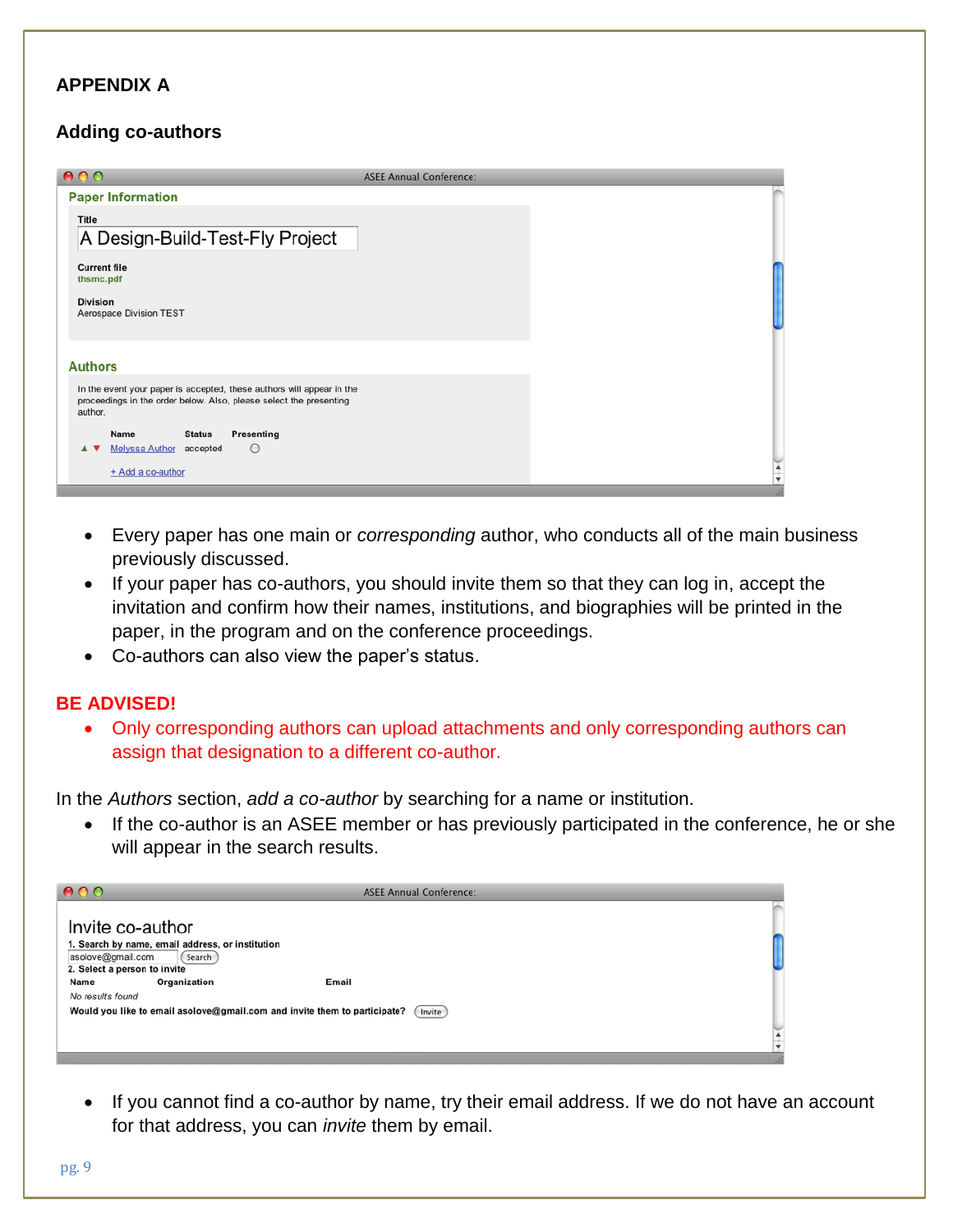- The co-author can then create an account and decide how their name, institution, and biography will appear.
- Once you have added co-authors, you can place them in order. The ordering you set will be the order they appear in the program guide and on the paper's cover page.
- Also the default is for the corresponding author to be the one presenting the paper. If that is not correct, please select the presenting author from the list of co-authors. This can be done using the radio button next to the co-author.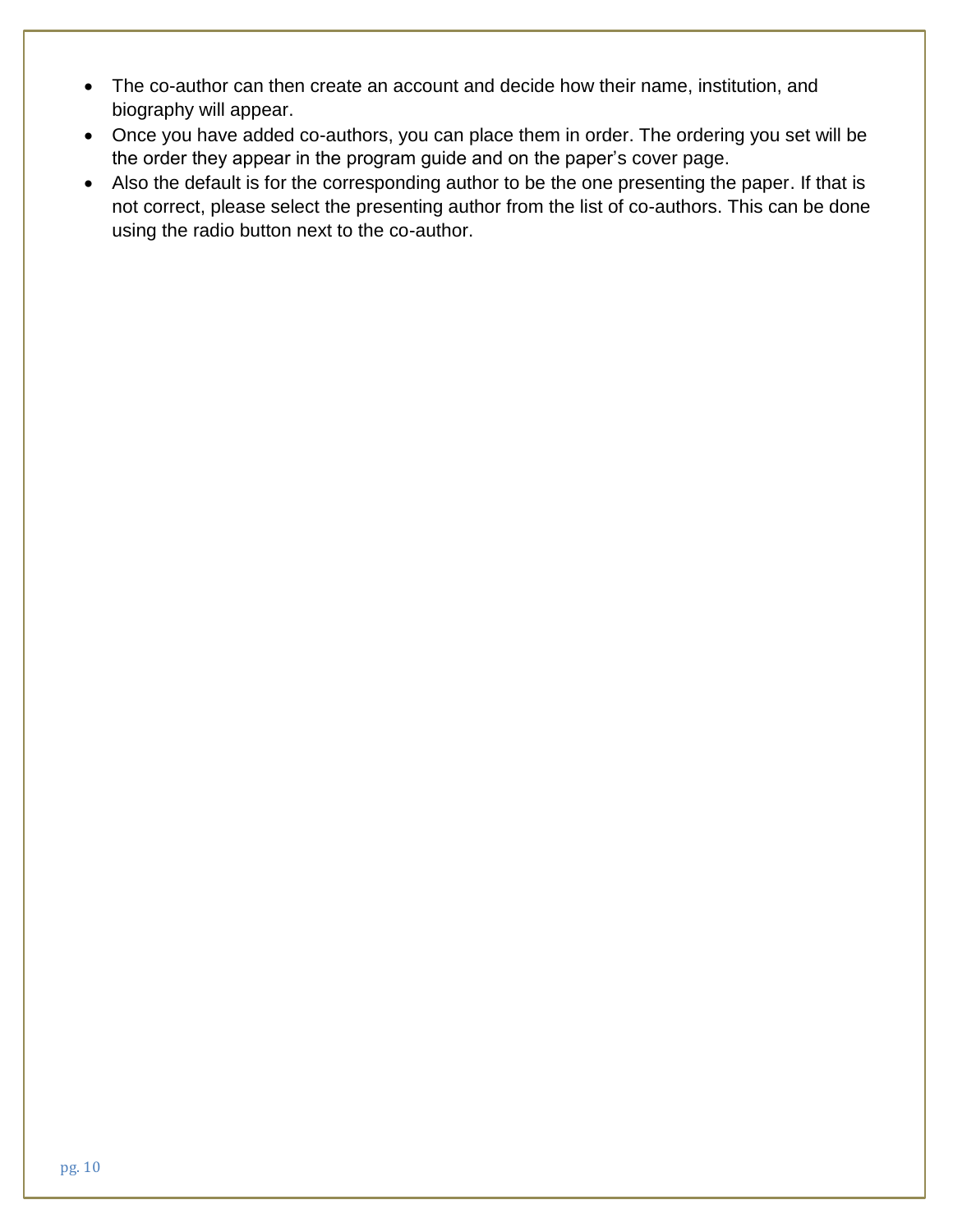## **APPENDIX B ABSTRACT AND WORKSHOP PROPOSAL APPLICATION FORMAT GUIDELINES**

#### **BE ADVISED: ABSTRACTS AND PROPOSALS ARE SUBMITTED VIA TEXT BOX ONLY. PLEASE NOTE THE FOLLOWING:**

#### *Submission Types:*

The conference will accept Workshop Proposals and abstracts for Full Papers, Works-in-Progress (WIP), and Great Ideas for Teaching, or Talking with, Students (GIFTS).

#### *Title:*

- *Title*: The title must be included and also contain the submission type (Full Paper, WIP, GIFTS, Workshop) as the first words
	- e.g., "*Full Paper: The Development of a First-Year Design Course*"
- *Author and Affiliation*: Submissions are done in a double blind. No author or affiliation information is to be included on any abstracts.
- *Footers*: Do not include any in your abstract.

#### *Body of the Abstract (beginning under title information)*

- *Length*:
	- Workshop Proposals should be less than 1,500 words (less than 3 printed pages)
	- Abstracts should generally be between 250 500 words.

#### *Biographical Information*

Biographical information is to be saved in Monolith on the Author/Co-Author page. It will be automatically added to your paper at the end of the process.

#### *Other*

Do not include session numbers in any part of the document, unless specifically requested to do so by a Call for Papers.

#### **Additional Guidelines and Suggestions:**

- As appropriate, include the pedagogical theory or approach being used
- Indicate the form that your outcome(s) will take as appropriate
- As applicable, methods of assessment should be made clear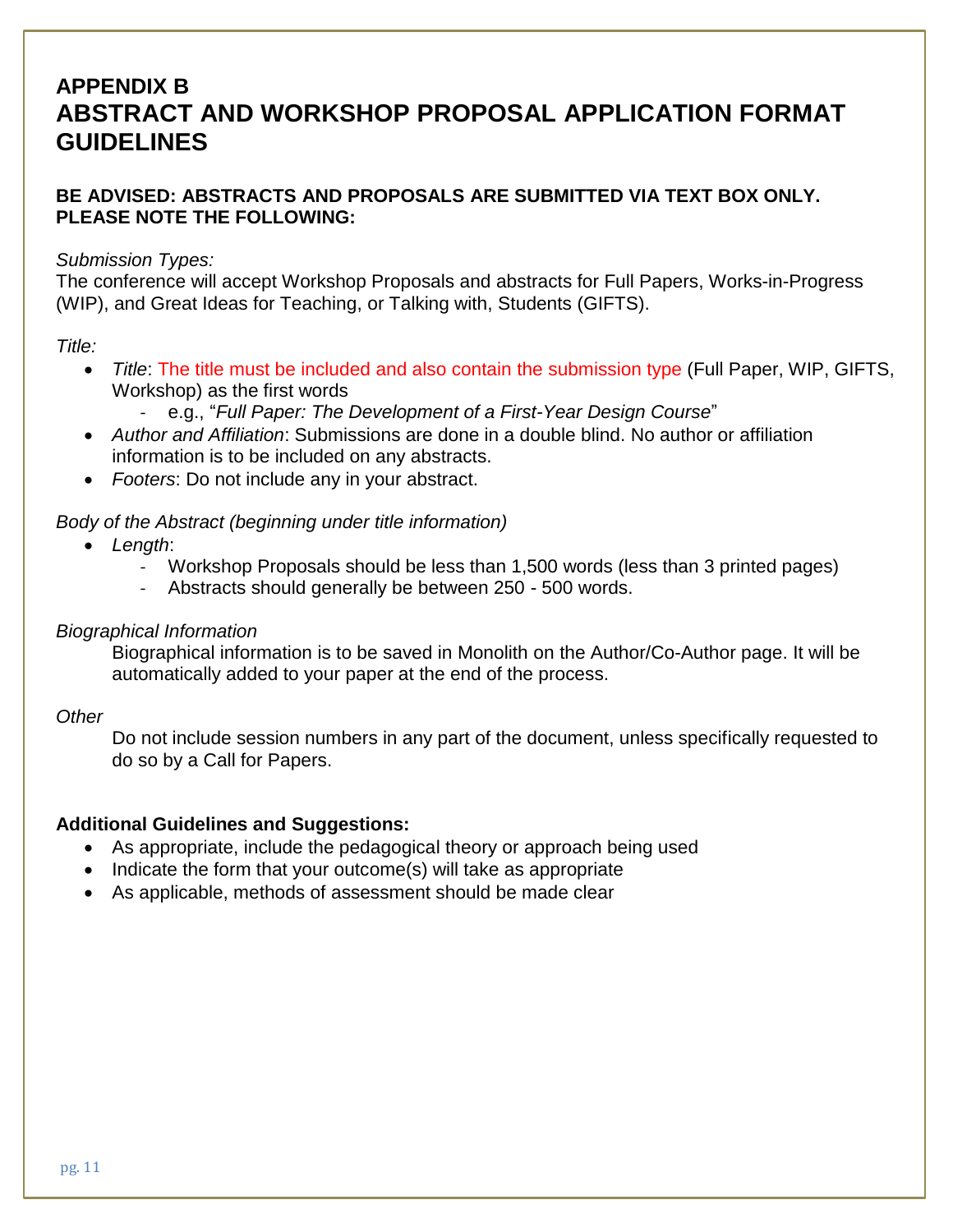## **APPENDIX C**

## **DRAFT PAPER FORMAT GUIDELINES**

#### **[Use the ASEE First-Year Programs Division \(FPD\)](http://sites.asee.org/fyee2021/wp-content/uploads/sites/52/2021/03/FYEE-2021-Paper-Template.docx) Paper Template for FYEE Submissions**

#### *Paper Types:*

The conference will accept 3 types of draft papers (accepted Workshop Proposals move directly to Final Paper Format Guidelines). They are:

- 1. Full Papers
- 2. Works-in-Progress (WIP)
- 3. Great Ideas for Teaching, or Talking with, Students (GIFTS)

#### *Title Page (top part of first page only)*

- 1. *Title of Paper*: The title must be centered with at least a one and one-half inch margin on the left and right. It must also contain the paper type as the first words, i.e. "*Full Paper: The Development of a First-Year Design Course*".
- 2. *Font*: Times New Roman typeface is required, bold faced, 14 point.
- 3. *Author and Affiliation*: Submissions are done in a double blind. No author or affiliation information is to be included on any abstracts or draft papers.
- 4. *Footers*: These will be automatically added to your papers. Please leave them blank.

#### *Body of the Paper (beginning under the title information on the first page and continuing with all subsequent pages)*

- 1. *First Page*: The paper will be in a one-column format with left justification. There must be a one inch margin on the left, right, and bottom.
	- *Font*: Times New Roman typeface is required, 12 point, skipping one line between paragraphs.
- 2. *Second and All Subsequent Pages*: There must be a 1 inch margin all around (top, bottom, right, left) in one column format, left justification, skipping one line between paragraphs. *Font*: Times New Roman typeface is required, 12 point, using only standard symbols and abbreviations in text and illustrations.
- 3. *Abstracts*: Abstracts are not required, but can be included between the title and the body of the paper, but not on a separate page.
- 4. *Headings*: Headings are not required but can be included. If used, headings must be left justified, lowercase, with the same font and size as the body of the paper. There must be only one blank line between the heading and the paragraph.
- 5. *Page Numbering*: Do not number the pages.
- 6. *Length*: There is a set limit for the number of pages a paper can be. Full papers are limited to a total of 6 pages including the abstract and references. Works-in-Progress (WIP) are limited to a total of 3 pages. GIFTS are limited to 1 page.

#### References:

The preferred reference style is IEEE - see Appendix F

#### *Biographical Information*

Biographical information is to be saved in Monolith on the Author/Co-Author page. It will be automatically added to your paper.

#### *Other*

Do not include session numbers in any part of the document.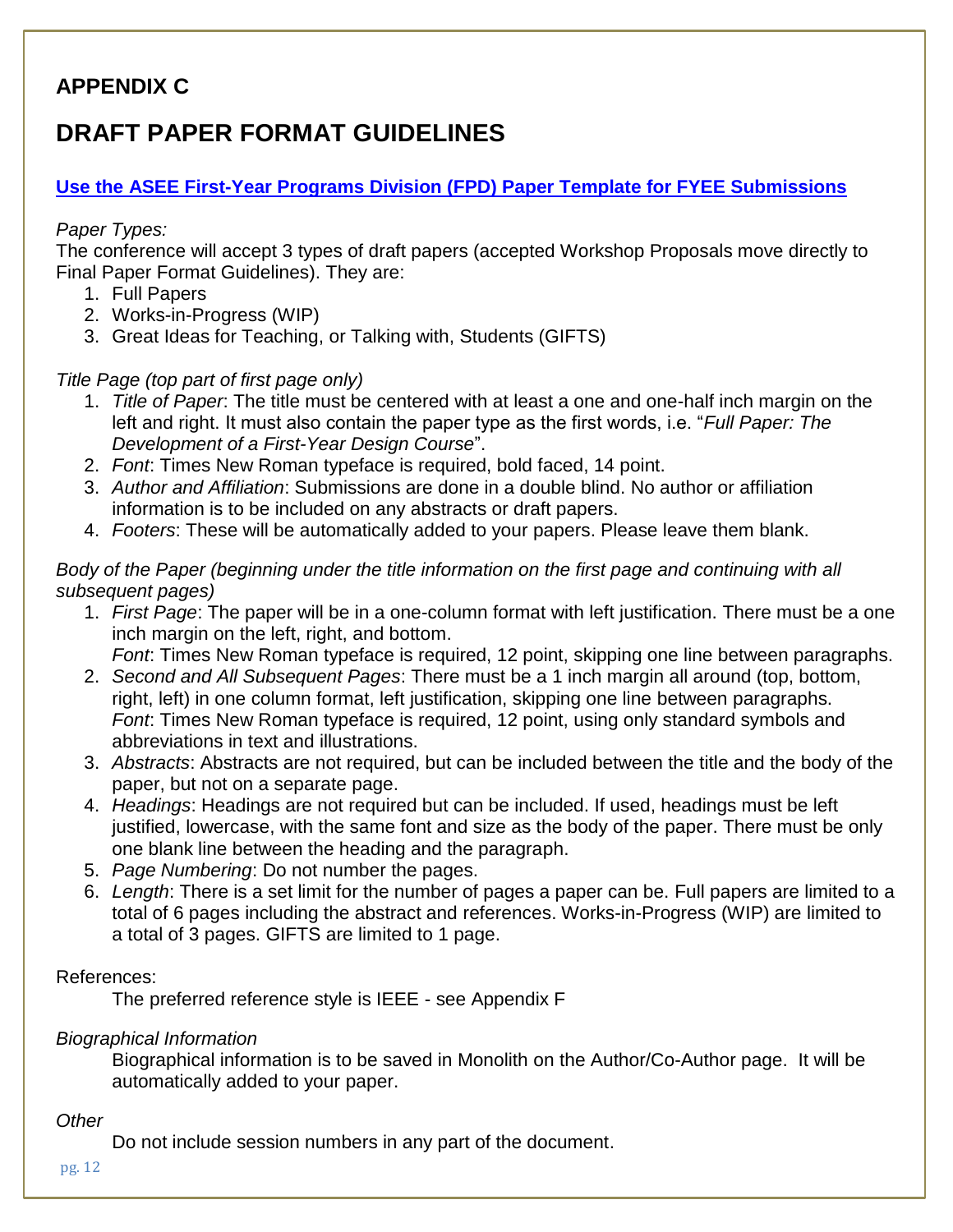## **APPENDIX D**

## **FINAL PAPER FORMAT GUIDELINES**

#### **[Use the ASEE First-Year Programs Division \(FPD\) Paper Template for FYEE Submissions](http://sites.asee.org/fyee2021/wp-content/uploads/sites/52/2021/03/FYEE-2021-Paper-Template.docx)**

#### *Title Page (top part of first page only)*

- 1. *Title of Paper / Workshop*: The title must be centered with at least a one and one-half inch margin on the left and right. It must also contain the paper type as the first words, i.e. "*Full Paper: The Development of a First-Year Design Course*".
- 2. *Font*: Times New Roman typeface is required, bold faced, 14 point.
- 3. *Author and Affiliation*: No author information is to be included since that is saved in Monolith. Any placeholders used to disguise affiliation in the draft paper (such as "University of  $\qquad$  ") should be replaced with the affiliation information
- 4. *Footers*: These will be automatically added to your papers. Please leave them blank.

#### *Body of the Paper (beginning under the title information on the first page and continuing with all subsequent pages)*

- 1. *First Page*: The paper will be in a one-column format with left justification. There must be a one inch margin on the left, right, and bottom. *Font*: Times New Roman typeface is required, 12 point, skipping one line between paragraphs.
- 2. *Second and All Subsequent Pages*: There must be a one inch margin all around (top, bottom, right, left) in one column format, left justification, skipping one line between paragraphs. *Font*: Times New Roman typeface is required, 12 point, using only standard symbols and abbreviations in text and illustrations.
- 3. *Abstracts*: Abstracts are not required, but can be included between the title and the body of the paper, but not on a separate page.
- 4. *Headings*: Headings are not required but can be included. If used, headings must be left justified, lowercase, with the same font and size as the body of the paper. There must be only one space between the heading and the paragraph.
- 5. *Page Numbering*: Do not number the pages.
- 6. *Length*: There is a set limit for the number of pages a paper can be. Full papers are limited to a total of 6 pages including the abstract and references. Works-in-Progress (WIP) and Workshop Summaries & Outlines are limited to a total of 3 pages. GIFTS are limited to 1 page.
- 7. Pages can be landscape to accommodate graphics if necessary, all other requirements above still apply.

#### *Biographical Information*

Biographical information is to be saved in Monolith on the Author/Co-Author page. It will be automatically added to your paper.

#### References:

The preferred reference style is IEEE - see Appendix F

#### *Other*

Do not include session numbers in any part of the document.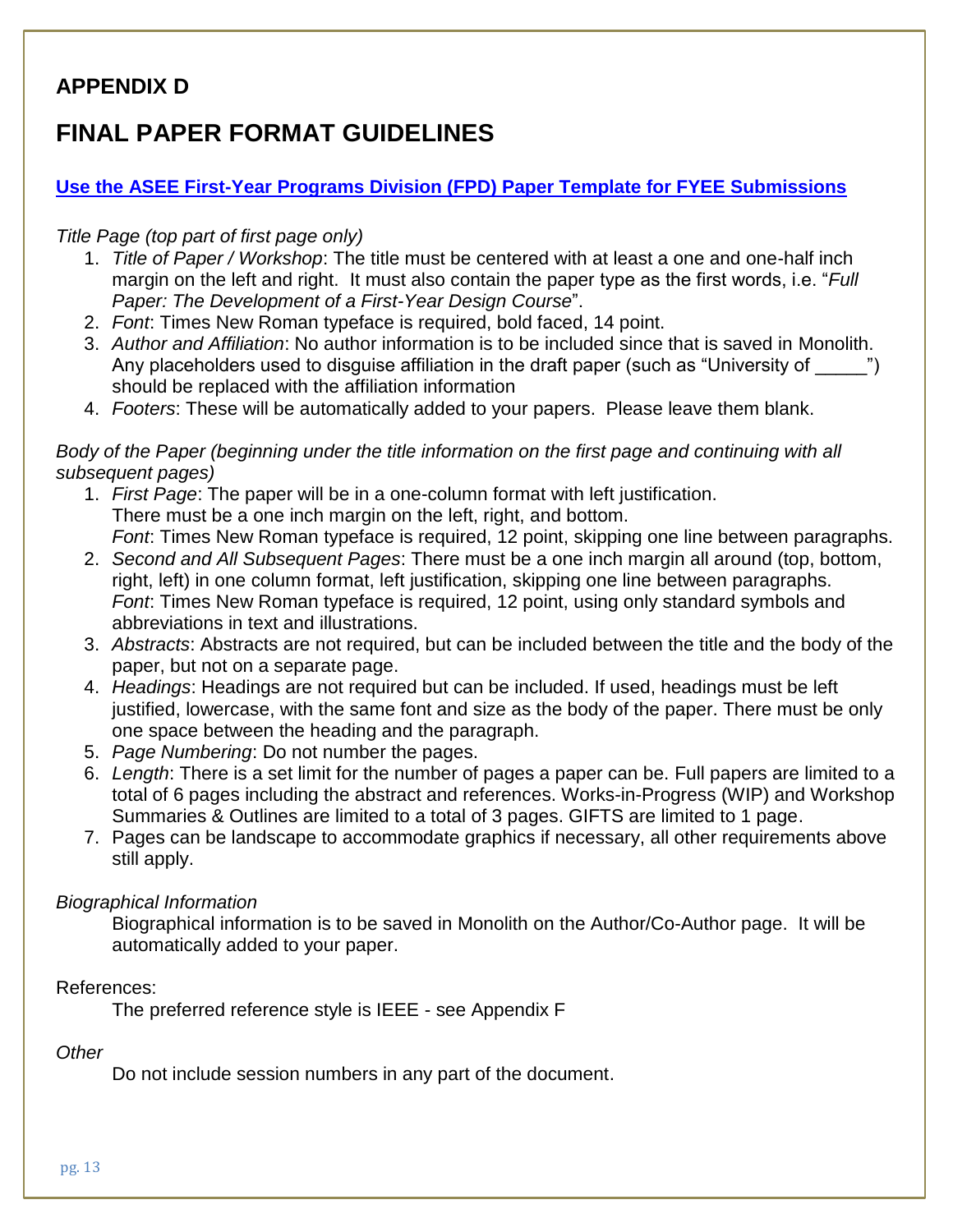## **APPENDEX E**

ASEE Official Plagiarism Policy

Policy on Plagiarism and Duplicate Publication American Society for Engineering Education

May 31, 2013; Revised October 2, 2014

#### Preamble

The American Society for Engineering Education serves the engineering and technology communities by offering professional conferences, networking opportunities, and support of research in the various fields of engineering and technology related to education. Research is disseminated to the wider community via the organization's professional publications. ASEE subscribes to the highest standards of ethical conduct, as detailed in the "ASEE Statement on Engineering Ethics Education," located on the society's website at [http://www.asee.org/about-us/the-organization/our-board-of-directors/asee](http://www.asee.org/about-us/the-organization/our-board-of-directors/asee-board-of-directors-statements/engineering-ethics-education)[board-of-directors-statements/engineering-ethics-education.](http://www.asee.org/about-us/the-organization/our-board-of-directors/asee-board-of-directors-statements/engineering-ethics-education)

In scholarly publication, plagiarism occurs when an author copies the words, illustrations, and ideas of others without identifying the sources. Plagiarism is unethical because it represents the theft of the intellectual work of others, and the subsequent misrepresentation of that work as the author's own. An act of plagiarism not only violates intellectual property rights but is anathema to the principle of academic integrity, which is fundamental for scholarly research, writing, and publication. Inadvertent publication of plagiarized material can undermine the quality of a journal or proceedings.

When authors copy not from others but from themselves, by publishing the same article in multiple journals, the practice is called redundant or duplicate publication. Compared with plagiarism, duplicate publication is generally considered less serious, but it is still unethical. (The only exception is when reprinting has been appropriately approved and permission obtained from the original copyright holder; e.g., a keynote speech that has also been published.) Duplicate publication of the same article wastes space in journals and time of reviewers. Duplicate publication misrepresents the author's record of scholarly contributions, and it corrupts meta-analyses of multiple studies on the same subject.

This policy outlines the steps that ASEE will take in response to allegations of plagiarism and duplicate publication involving articles published in or submitted to ASEE journals, magazines, and conference proceedings, including the annual conference, section and zone meetings, and the global colloquium.

#### Definitions and Scope

- 1. The original paper is the paper or source from which the words and ideas were copied. The second paper is the paper in which the copied text later appears. This policy applies both when the second paper is a submitted manuscript and when the second paper has appeared in print.
- 2. This policy applies when either the original paper or the second paper has appeared in an ASEE publication, or when the second paper has been submitted to an ASEE publication.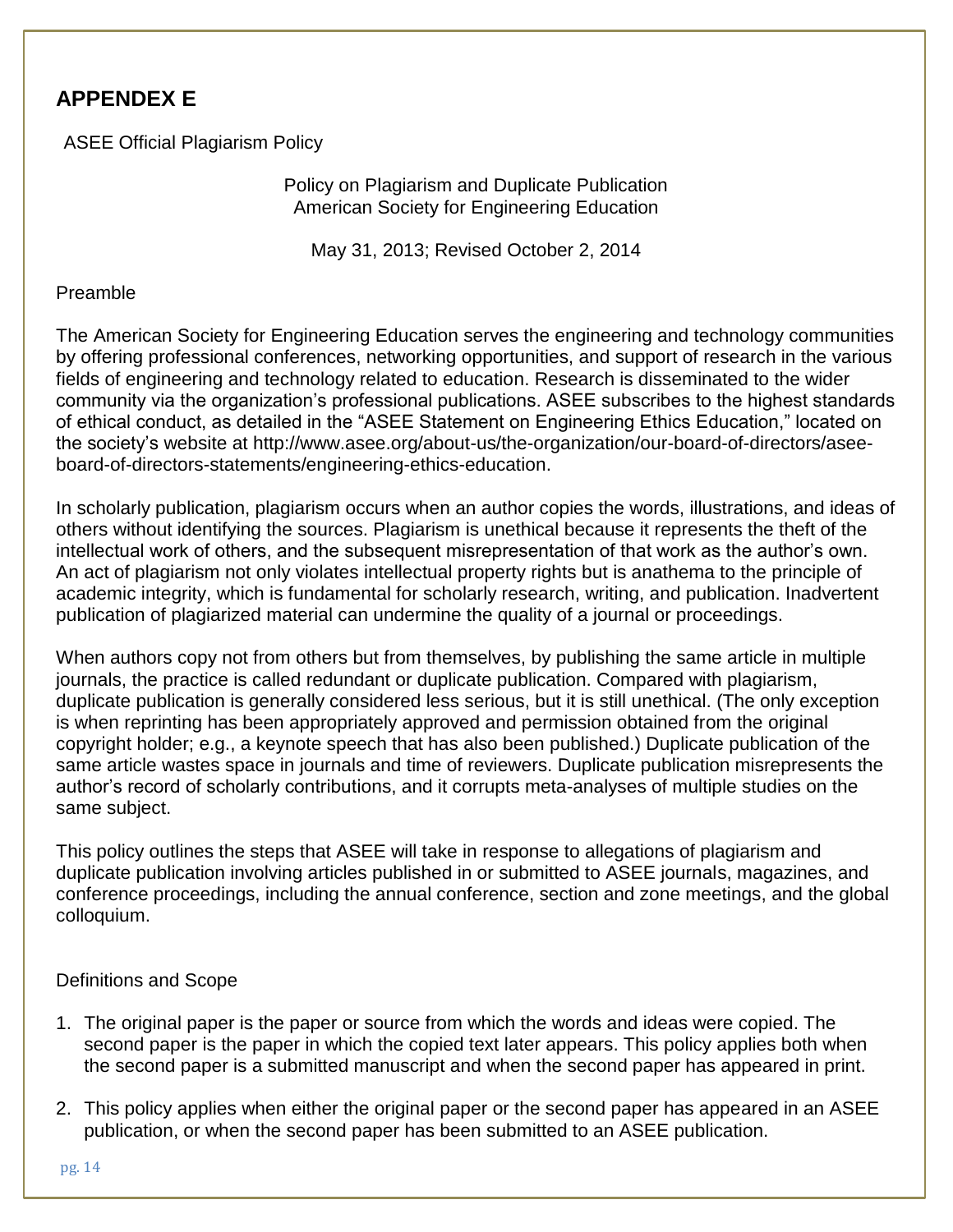- 3. In this policy, the author is the author of the second paper. The policy applies with equal force to all co-authors of the second paper.
- 4. Plagiarism occurs when the second paper copies a significant amount of text from the original paper without proper citation of the source (e.g., beyond "fair use" in copyright law). For this policy, plagiarism requires that the copying be either verbatim or nearly verbatim (with minor insignificant changes) without citing the original source. Whereas other definitions of plagiarism include close paraphrasing from an unattributed source, the strict definition in this policy enables editors to focus on the clearest cases, without expending effort to evaluate whether an instance of paraphrasing constitutes plagiarism. Note that citations are not required for ideas that are well known within the field of the paper.
- 5. Duplicate publication occurs when at least one author is in common between the original paper and the second paper.
- 6. For this policy, to qualify as a case of duplicate publication, the original paper must be an article in a peer-reviewed journal or peer-reviewed conference proceedings. When the original paper is on an unreviewed website or in an unreviewed conference proceedings, the submission or publication of the second paper is not considered duplicate publication; however, the author must notify the journal editor at time of submission as to where and when the paper was originally published. When the author republishes an original ASEE conference paper in a journal, the author or the journal first must secure a copyright release from ASEE, and the second paper must identify the original source.
- 7. The Editor-in-Chief of an ASEE publication is the editor who has ultimate responsibility for that publication. For an ASEE conference proceedings, the overall conference chair fulfills that role.

#### **Procedure**

- 1. An allegation of plagiarism or duplicate publication must be made by the initiator—who might be either a reviewer or reader—in writing. The allegation must include all relevant evidence, such as the original sources, and must be addressed to the Editor-in-Chief of the appropriate ASEE publication.
- 2. Within 14 calendar days, the Editor-in-Chief will review the allegation. If the Editor-in-Chief concurs that the allegation represents a potential instance of plagiarism or serious duplicate publication, the Editor-in-Chief will refer the allegation to an ad hoc investigation committee. If the Editor-in-Chief and the Executive Director of ASEE agree that the allegation represents duplicate publication of substantially less than 50% of the original or second paper, the Editor-in-Chief will request a correction from the author; if the author does not respond in writing within 30 calendar days, this process will continue.
- 3. The ad hoc investigation committee will be appointed by the Executive Director of ASEE. That committee will include an editor or associate editor from an ASEE publication who is not involved with the allegation and three other appropriate members whose expertise includes the subject matter of the papers named in the allegation.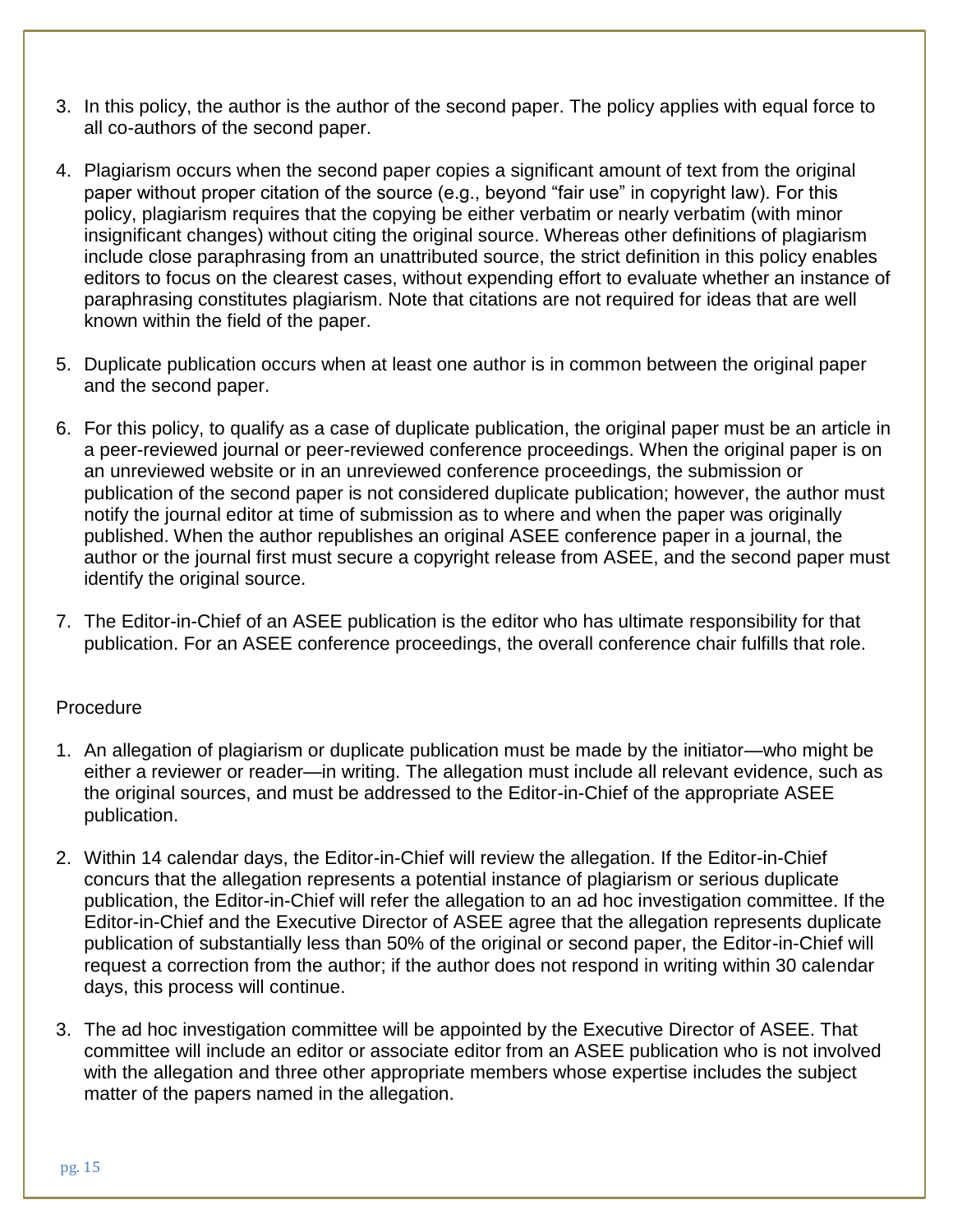- 4. The investigation committee will evaluate the written evidence and report its findings to the Editorin-Chief within 30 days. If the committee finds clear and convincing evidence that plagiarism or duplicate publication has occurred, the report will recommend an appropriate sanction (see below).
- 5. If the allegation is not dismissed, the Editor-in-Chief will immediately forward the investigation committee's report to each author of the second paper, inviting each to respond in writing within 30 days. The Editor-in-Chief may ask each author to describe the various roles of each co-author concerning the incident.
- 6. Within 14 days of receiving all of the authors' responses, or after the 30 day response period has elapsed, the Editor-in-Chief will decide to either accept the recommended sanction or modify it as appropriate. The Editor-in-Chief will deliver the decision to the author, co-authors, and the investigation committee in writing.
- 7. If the second paper has multiple authors, the Editor-in-Chief may choose different sanctions for different authors, depending on their roles in the preparation of the second paper.
- 8. For each author who is at an academic institution, the Editor-in-Chief will send copies of the evidence, the investigation committee's report, and the sanction notification to the research integrity officer (RIO) of the author's institution. If the institution has no RIO, the Editor-in-Chief will notify the institution's academic vice president or equivalent administrator.
- 9. The author may appeal the decision of the Editor-in-Chief to the Executive Director of ASEE, in writing, within 30 days. Upon reviewing the evidence, the Executive Director may reduce the severity of the sanction, but may not increase the sanction. The Executive Director will then convey the decision on the appeal to the author and the institution's RIO. The Executive Director's decision is final.

#### **Sanctions**

- 1. Extensive cases. A plagiarism case is considered extensive if more than 50% of the original paper is plagiarized, or more than 50% of the second paper represents plagiarized material. In this case, all of the author's manuscripts currently under review by ASEE journals and conferences will be immediately rejected. In addition, the author will be prohibited from publication in ASEE publications for three to five years. If the second paper appeared in an ASEE journal or conference, a notice of plagiarism will be printed where appropriate.
- 2. Serious cases. A plagiarism case is considered serious if a substantial amount of either the original paper or the second paper is plagiarized. A duplicate publication case is serious if more than 50% of the original or second paper represents duplicated material. In this case, all of the author's manuscripts currently under review by ASEE journals and conferences will be immediately rejected. In addition, the author will be prohibited from publication in ASEE publications for one to three years. If the second paper appeared in an ASEE journal or conference, a notice of plagiarism or duplicate publication will be printed where appropriate.
- 3. Significant cases. A case of plagiarism is considered significant if 300 or more consecutive words are copied verbatim or nearly verbatim. A duplicate publication case is significant if a substantial amount of the original or second paper represents duplicated material. In this case, the author's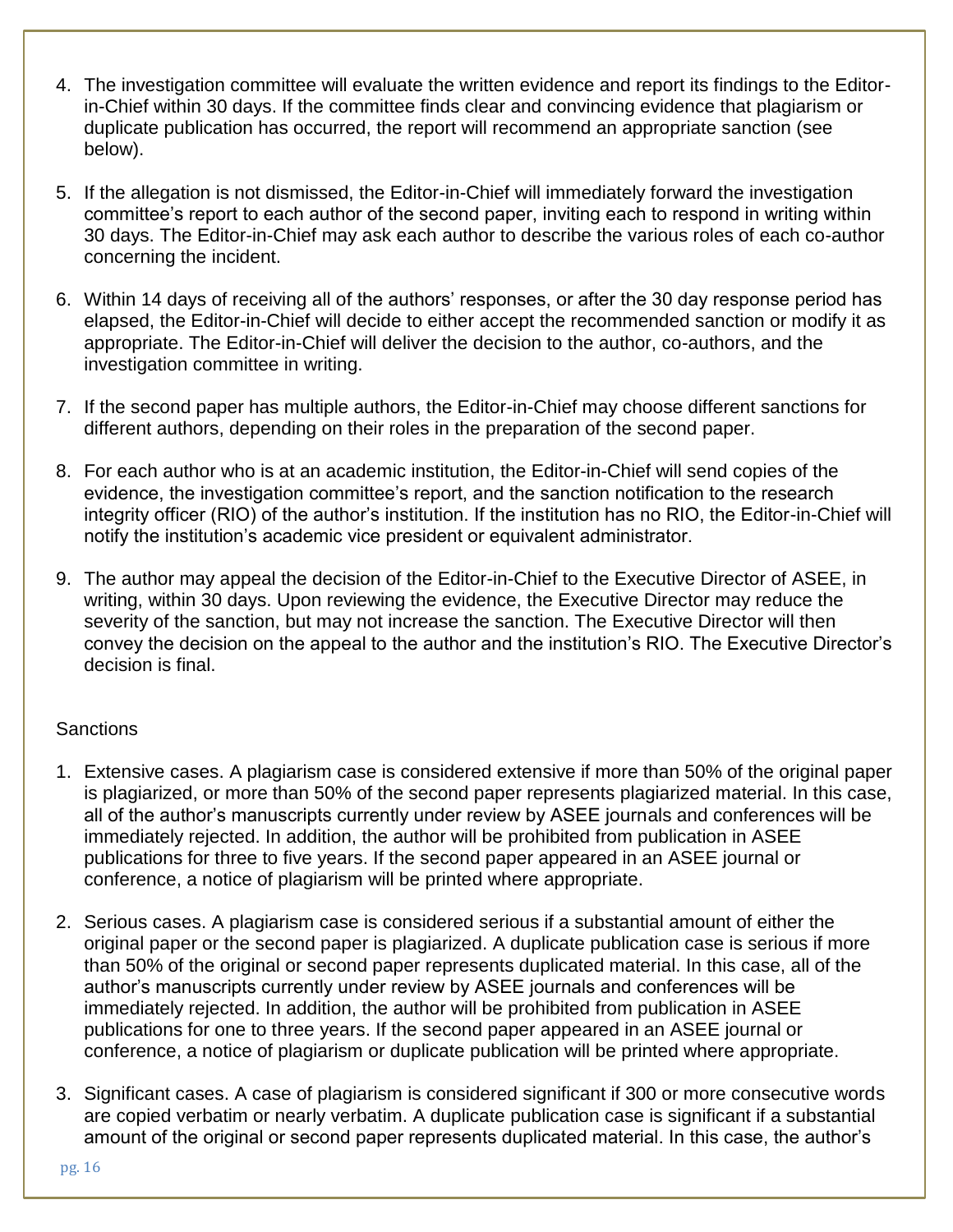manuscripts currently under review by ASEE journals or conferences may be rejected. In addition, the author may be prohibited from publication in ASEE publications for at most one year.

#### Additional Policies

- 1. Confidentiality. The Editor-in-Chief and others involved in carrying out this policy will maintain the confidentiality of the identities of the initiator and the author, and the confidentiality of all correspondence regarding the case and its disposition.
- 2. Conflict of interest. All editors who have a conflict of interest with the author or the author's institution will recuse themselves from this process.
- 3. Diversity. The Editor-in-Chief and others who carry out this policy will respect cultural differences in citation practices by different scholarly communities and academic disciplines.
- 4. Non-retaliation. If the initiator has brought the allegation in good faith, then there should be no retaliation against the initiator.
- 5. Records. After a finding of plagiarism or duplicate publication, if the second paper has appeared in an ASEE journal or conference proceedings, then the electronic version of the paper will be permanently marked as plagiarized or duplicated, and a reference to the source will be included.
- 6. Modifications. Minor modifications in this policy may be made at the discretion of the Executive Director of ASEE. For example, the Executive Director may extend a time period for good reasons, or appoint a substitute for the Editor-in-Chief in a case of conflict of interest.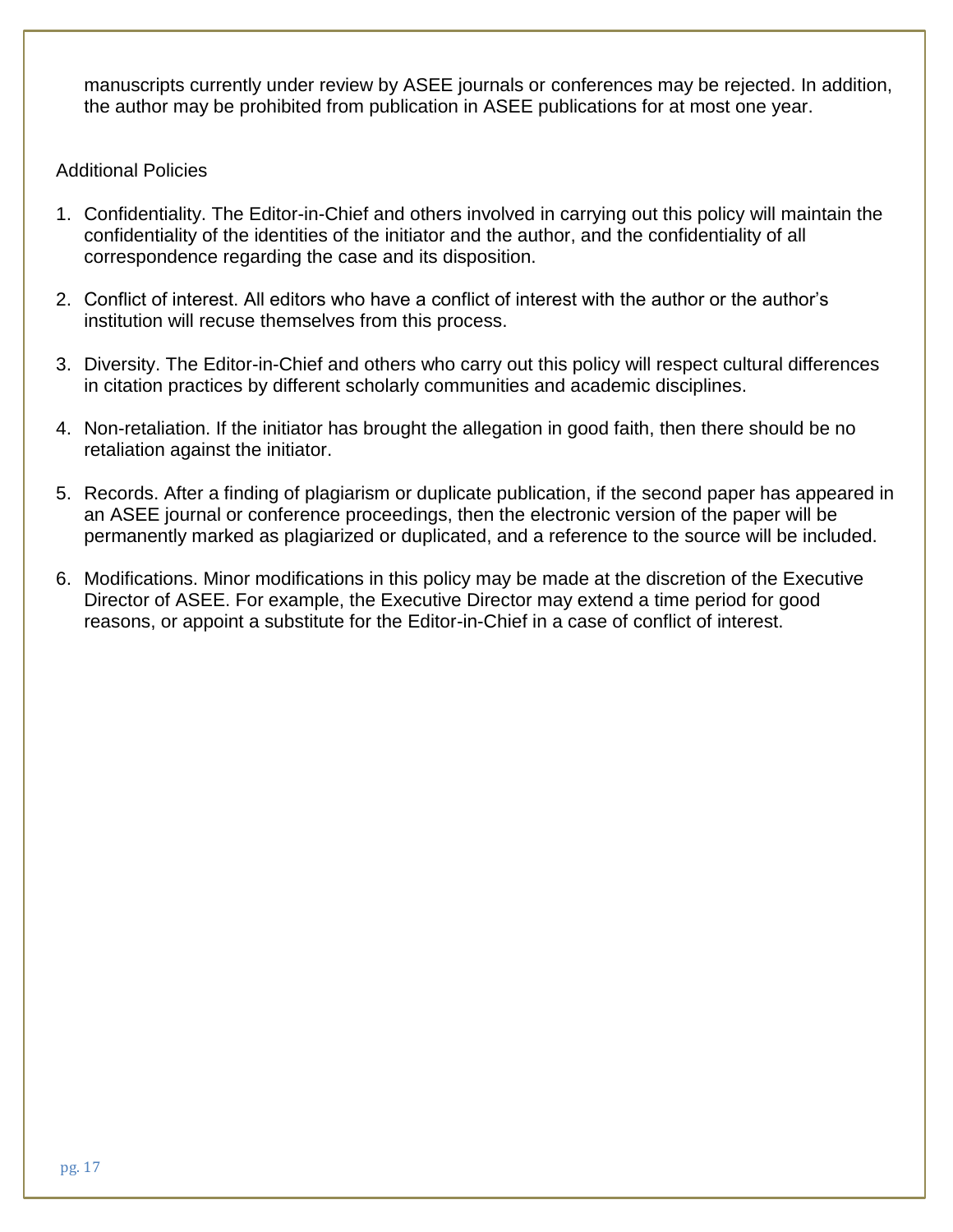## **APPENDIX F**

## **What is IEEE Style?**

The [Institute for Electrical and Electronics Engineers \(IEEE\)](http://www.ieee.org/about/index.html) is a professional organization supporting many branches of engineering, computer science, and information technology. In addition to publishing journals, magazines, and conference proceedings, IEEE also makes many standards for a wide variety of industries.

IEEE citation style includes in-text citations, numbered in square brackets, which refer to the full citation listed in the reference list at the end of the paper. The reference list is organized numerically, not alphabetically. For examples, see the [IEEE Editorial Style](http://www.ieee.org/conferences_events/conferences/publishing/style_references_manual.pdf) Manual.

#### *The Basics:*

**In-text Citing** It is not necessary to mention an author's name, pages used, or date of publication in the intext citation. Instead, refer to the source with a number in a square bracket, e.g. [1], that will then correspond to the full citation in your reference list.

- Place bracketed citations within the line of text, before any punctuation, with a space before the first bracket.
- Number your sources as you cite them in the paper. Once you have referred to a source and given it a number, continue to use that number as you cite that source throughout the paper.
- When citing multiple sources at once, the preferred method is to list each number separately, in its own brackets, using a comma or dash between numbers, as such: [1], [3], [5] or [1] - [5].

The below examples are from [Murdoch University's IEEE Style LibGuide.](https://libguides.murdoch.edu.au/IEEE)

*Examples of in-text citations:*

"...end of the line for my research [13]."

"This theory was first put forward in 1987 [1]."

"Scholtz [2] has argued that..."

"Several recent studies [3], [4], [15], [16] have suggested that...."

"For example, see [7]."

**Creating a Reference List** The Reference List appears at the end of your paper and provides the full citations for all the references you have used. List all references numerically in the order they've been cited within the paper, and include the bracketed number at the beginning of each reference.

- Title your list as **References** either centered or aligned left at the top of the page.
- Create a hanging indent for each reference with the bracketed numbers flush with the left side of the page. The hanging indent highlights the numerical sequence of your references.
- The author's name is listed as first initial, last name. Example: Adel Al Muhairy would be cited as A. Al Muhairy (NOT Al Muhairy, Adel).
- The title of an article is listed in quotation marks.
- The title of a journal or book is listed in italics.

The below examples are from the [IEEE Citation Reference Guide](https://ieeeauthorcenter.ieee.org/wp-content/uploads/IEEE-Reference-Guide.pdf) and [Murdoch University's IEEE Style](https://libguides.murdoch.edu.au/IEEE)  [LibGuide.](https://libguides.murdoch.edu.au/IEEE)